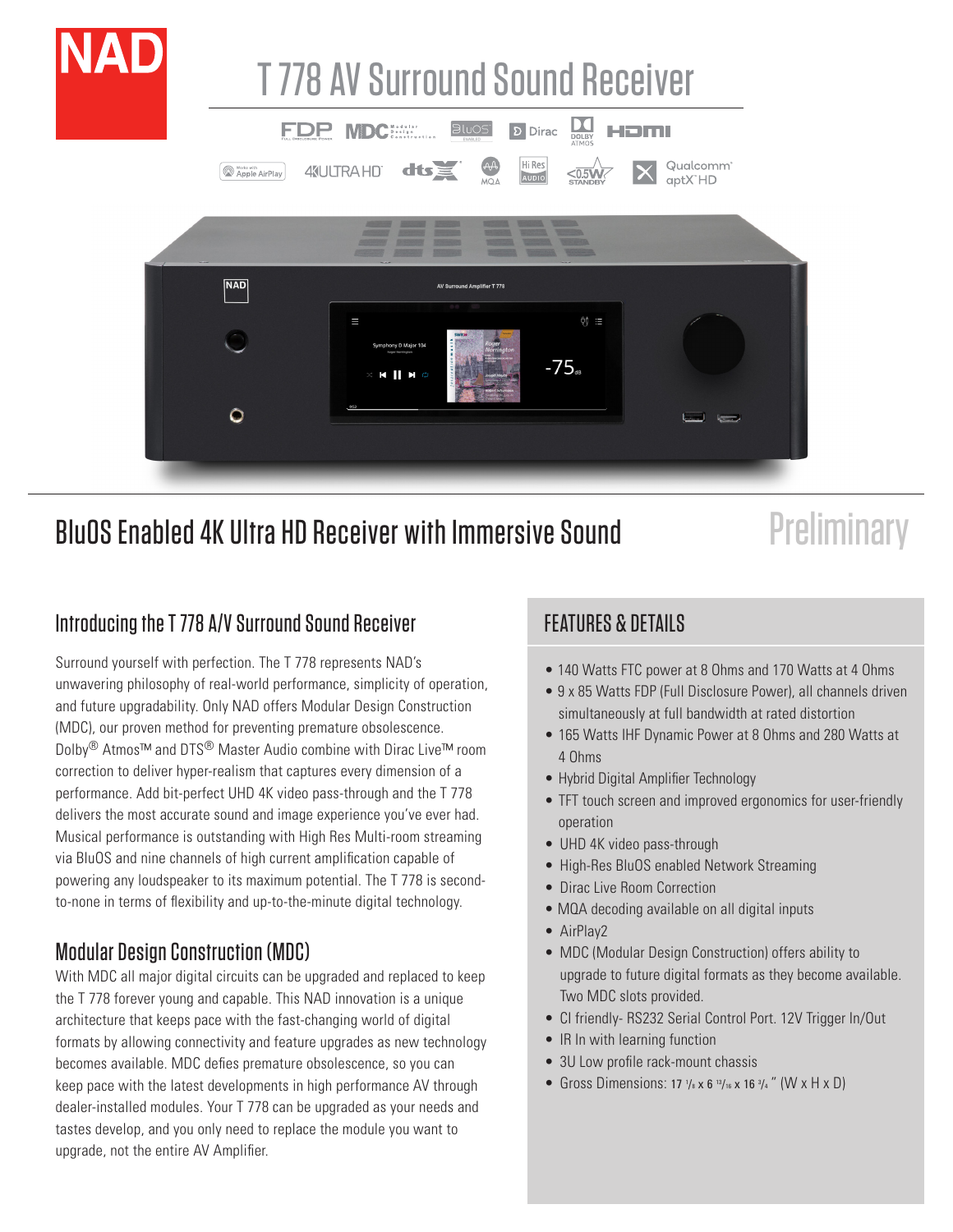

#### Fully Featured Surround

The T 778 carries on the enviable task of representing NAD's finest surround sound performance. It offers full HDMI video switching and surround sound decoding to 7.2.4 channels. Brimming with a full array of sophisticated features like the high resolution lossless surround formats from Dolby TrueHD and DTS Master Audio decoding, and now object-based audio with Dolby Atmos, the T 778 provides the highest levels of performance. The surround mode of the source material is automatically detected via the digital inputs of the T 778, and the most advanced form of decoding, based on your setup, is switched in. Conversion of the encoded digital bitstream is performed with high resolution and extremely linear D/A converters carefully selected for their performance capabilities.

#### Efficient Distortion-free Amplification

The T 778 features the latest developments in NAD's Hybrid Digital technology to create nine high current and high power channels of amplification. These amplifiers exhibit no 'crossover distortion,' sonically the most annoying form of distortion, and are able to provide very high peak current for dramatic crescendos and impactful action scenes. The silent black background and explosive dynamics afforded by this amplifier technology adds drama and excitement to your music and movies.

#### Undistort Your Listening Room

DIRAC Live room correction is now featured and offers a remarkable increase in fidelity by correcting both frequency response and time domain impulse response. When properly calibrated, DIRAC Live improves clarity, naturalness, and pinpoint imaging.

#### Multi-room Network Music Streaming

BluOS™, the high resolution audio multi-room music player shared with NAD's sister brand Bluesound, is included in the T 778 making it unique among high end AV Amplifiers. When connected to the Internet via Ethernet or Wi-Fi the T 778 has access to thousands of Internet radio stations and over a dozen high quality music services including Spotify, Tidal, Deezer, and many more. With full support for MQA the T 778 has the highest resolution audio performance available combined with the highest definition video performance.

#### Flexible Setup

The latest HDMI features, including HDCP 2.2, 4:4:4 color resolution, High Dynamic Range and Dolby Vision video support, plus CEC/ARC, are all included. Digital inputs and outputs are available in both coaxial and optical formats to make it easy to attach all your digital sources. Digital inputs are converted to analogue for use in Zone 2 with independent source selection and volume control. With BluOS™ we have also made it easy to add more speakers for listening to music in additional rooms. IR repeaters, 12V triggers to automatically switch amplifiers on and off, and an RS-232 data port makes it easy to connect to highly advanced automated control systems, such as Crestron and Control4. Thoughtful features like discrete On and Off codes, direct access to inputs and music presets facilitates the integration of the T 778 into elaborate remote-control systems.

#### Customize with AV Presets

The T 778's sleek TFT touch panel display makes setup and control easier than ever before. Unique features like AV presets and a completely flexible input setup allow unprecedented flexibility and ease of use. The T 778 offers five independent AV presets that store speaker level and tone control settings for instant recall, making it easy to custom tailor your system for different types of program material. Encoded surround modes like Dolby Digital and DTS are automatically selected if the program is so encoded. The T 778 also remembers your last used settings when switched in and out of Standby mode.

#### Complete and Compact

The T 778 combines all the control, decoding functions, and nine channels of amplification in one compact chassis that offers many options for installation in the home. Because of its highly efficient design the T 778 is compact and operates without fans that can add noise and is rack mountable for integration into complex home entertainment systems. The T 778 is an excellent example of the NAD Design Team's expertise in digital decoding stages, video engineering, and analogue amplification to offer the best overall performance. Along with the new touch screen and ergonomic refinements that simplify operation, the T 778 can be the dream command centre of your home entertainment system.